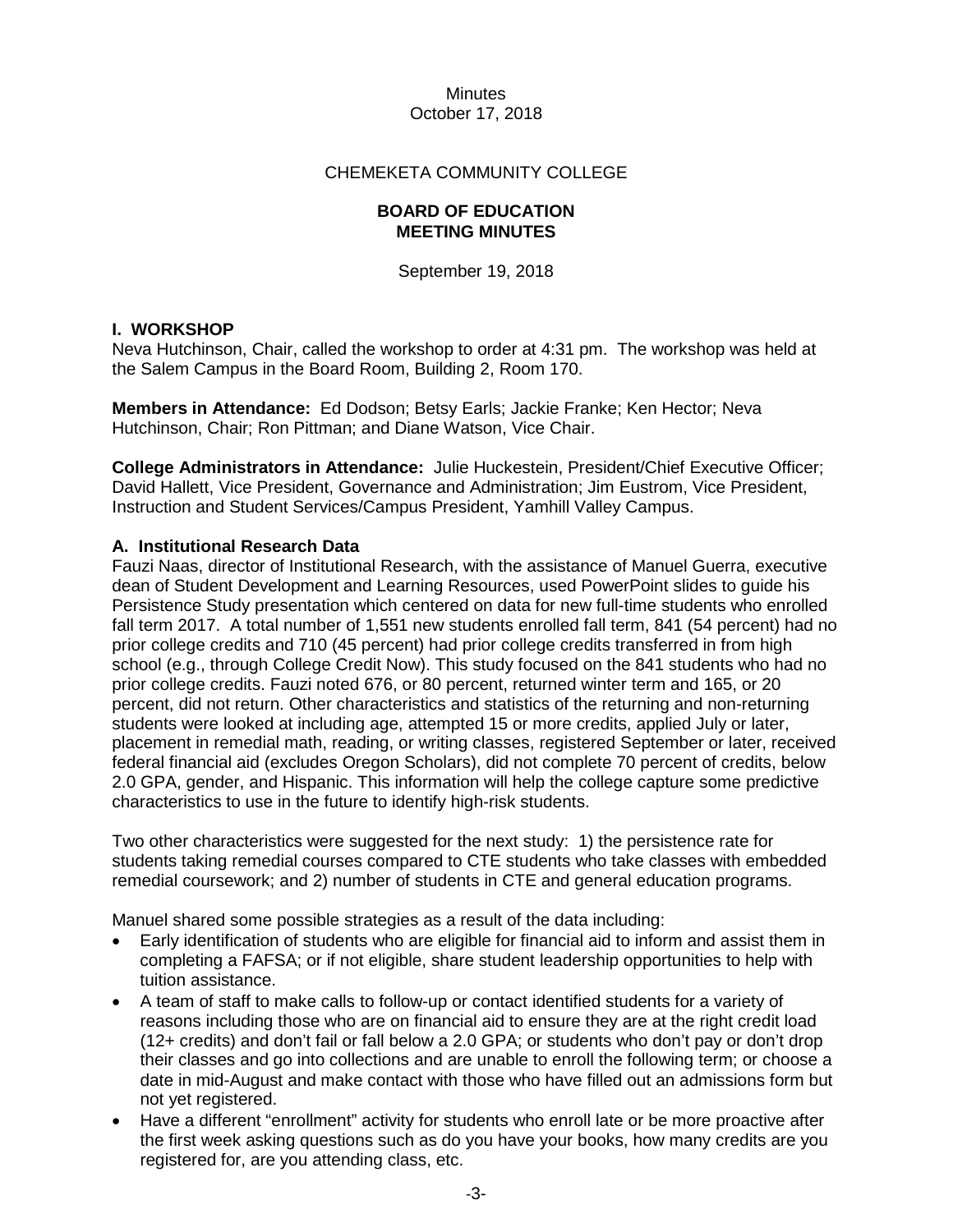Meeting Minutes Board of Education September 19, 2018 Page 2

• The FTE workgroup will look at this data and will recommend strategies for next steps.

Manuel noted the Summer Bridge and the expansion of the College Completion program offers a variety of support services to give new students a headstart in preparation for college classes.

Ryan West, financial aid director, shared information about financial aid noting it takes about 4–5 weeks to process late applications and the timeline when accounts go to collections is at the beginning of the following term. Denise Galey, associate dean of First Year Experience, reported a high number of students attended the unadvertised drop-in advising sessions last week.

The board thanked Fauzi and Manuel for their informative presentation and answering questions, as well as Ryan and Denise for providing additional information.

The workshop ended at 5:17 pm, and a recess was taken.

### **II. A. EXECUTIVE SESSION**

There was no Executive Session. The open session reconvened at 5:35 pm in Building 2, Room 172.

**Members in Attendance:** Ed Dodson; Betsy Earls; Jackie Franke; Ken Hector; Neva Hutchinson, Chair; Ron Pittman; and Diane Watson, Vice Chair.

**College Administrators in Attendance:** Julie Huckestein, President/Chief Executive Officer; David Hallett, Vice President, Governance and Administration; and Jim Eustrom, Vice President, Instruction and Student Services/Campus President, Yamhill Valley Campus.

#### **II. B. ADMINISTRATION UPDATES**

Updates were shared or discussed with the board on meeting feedback and follow-up from the September 5 board work session; draft of board goals for 2018–2019; the upcoming Association of Community College Trustees (ACCT) Conference; proposals submitted and attendance at the Oregon Community College Association (OCCA) Fall Conference; board calendar preview; fall kickoff debrief; taxing districts; budget planning; letters to the Governor; program preview/alerts about a proposed surgical tech program and the International program; enrollment; Oregon Promise and Chemeketa Scholars; Western Oregon University partnerships including offering SPAN300 at the Salem Campus, an interdisciplinary studies bachelor's degree offered at CCBI in winter term, and a possible CIS bachelor's degree offered at Salem; marketing/PR/Foundation update; presidential search; and agenda preview.

A recess was taken at 6:50 pm.

### **III. REGULAR SESSION**

## **A. CALL TO ORDER**

Neva Hutchinson, Chair, reconvened the board meeting at 7:02 pm. The workshop was held at the Salem Campus in the Board Room, Building 2, Room 170.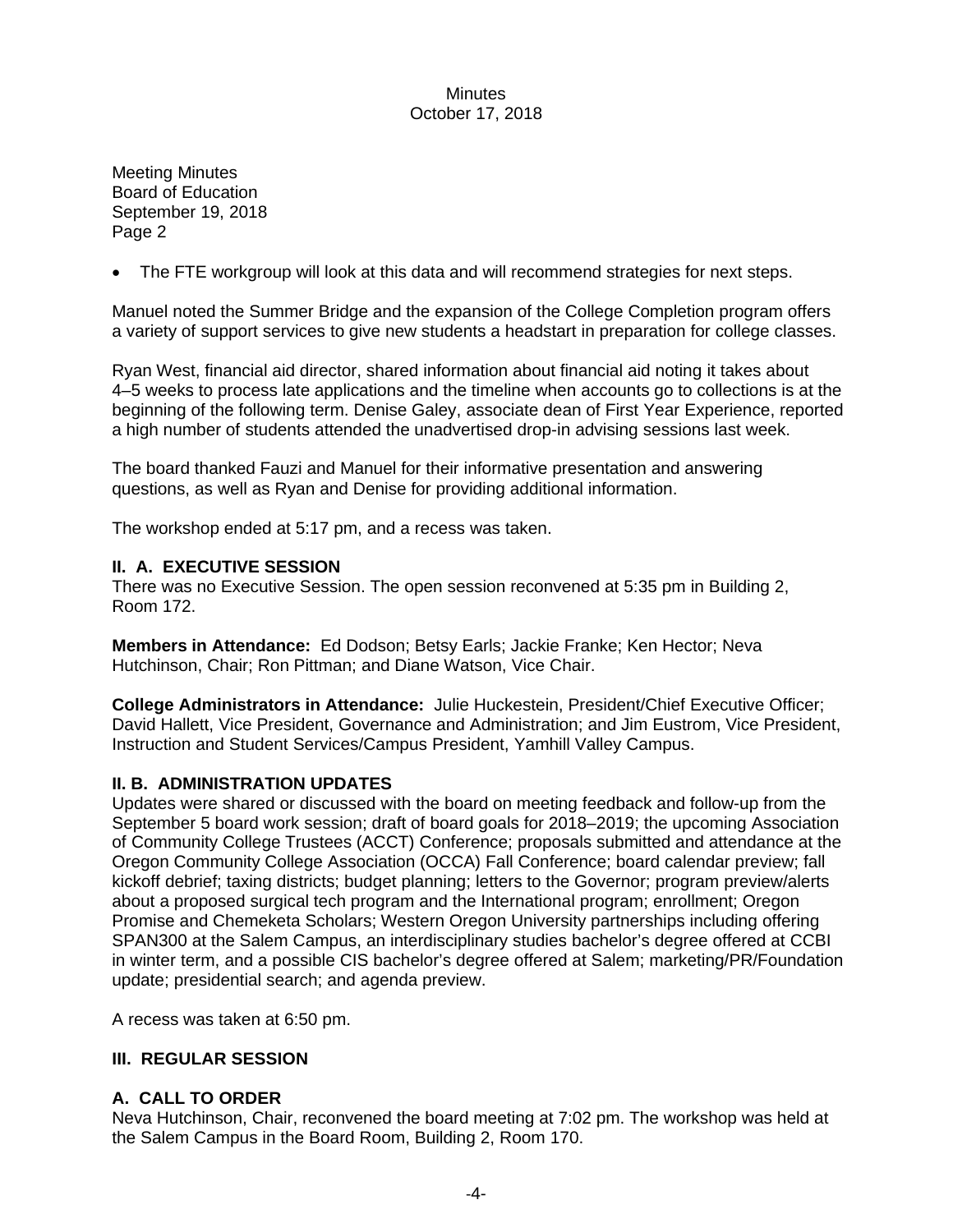Meeting Minutes Board of Education September 19, 2018 Page 3

### **B. PLEDGE OF ALLEGIANCE**

Neva Hutchinson led the group in the Pledge of Allegiance.

### **C. ROLL CALL**

**Members in Attendance:** Ed Dodson; Betsy Earls; Jackie Franke; Ken Hector; Neva Hutchinson, Chair; Ron Pittman; and Diane Watson, Vice Chair.

**College Administrators in Attendance:** Julie Huckestein, President/Chief Executive Officer; David Hallett, Vice President, Governance and Administration; and Jim Eustrom, Vice President, Instruction and Student Services/Campus President, Yamhill Valley.

**Board Representatives in Attendance**: Riley Dunagan, Associated Students of Chemeketa (ASC); Terry Rohse, Chemeketa Classified Association; and Rory Alvarez, Chemeketa Exempt Association. Absent: Justus Ballard, Chemeketa Faculty Association.

## **D. COMMENTS FROM THE AUDIENCE**

None were heard.

### **E. APPROVAL OF MINUTES**

Ken Hector moved and Jackie Franke seconded a motion to approve the minutes of July 25, 2018, and the board work session and special board meeting of September 5, 2018.

The motion CARRIED.

#### **F. REPORTS**

#### **Reports from the Associations**

Riley Dunagan, ASC executive coordinator, was welcomed. Riley said he is in the Computer Information Science program and enjoys the outdoors and spending time with family. Terry Rohse, Chemeketa Classified Association, and Rory Alvarez, Chemeketa Exempt Association stated the reports stand as written.

#### **Reports from the College Board of Education**

Jackie Franke attended community events including a Woodburn mayor community meeting, a Council of Government (COG) Executive Committee meeting by phone, and a phone meeting of the COG Intergovernmental Relations for a request for proposals, the SEDCOR annual awards luncheon, and the Salem-Keizer Education Foundation annual lunch and awards. College events included fall kickoff; third-year faculty celebration, the Santiam Correctional Institution graduation, and the Storm athletic complex dedication.

Ken Hector attended community events including the Silverton city, county, and schools quarterly breakfast meeting; Marion County Commissioners meeting to receive the \$100,000 grant for the diesel tech program; a meet-and-greet for Marion County Commissioner Kevin Cameron; the annual SEDCOR Honors luncheon; and participated in the annual Woodburn Chamber golf tournament. College activities included the Santiam Correctional Institution graduation; interviews for the presidential search firm; fall kickoff; Chemeketa Cellars tasting room open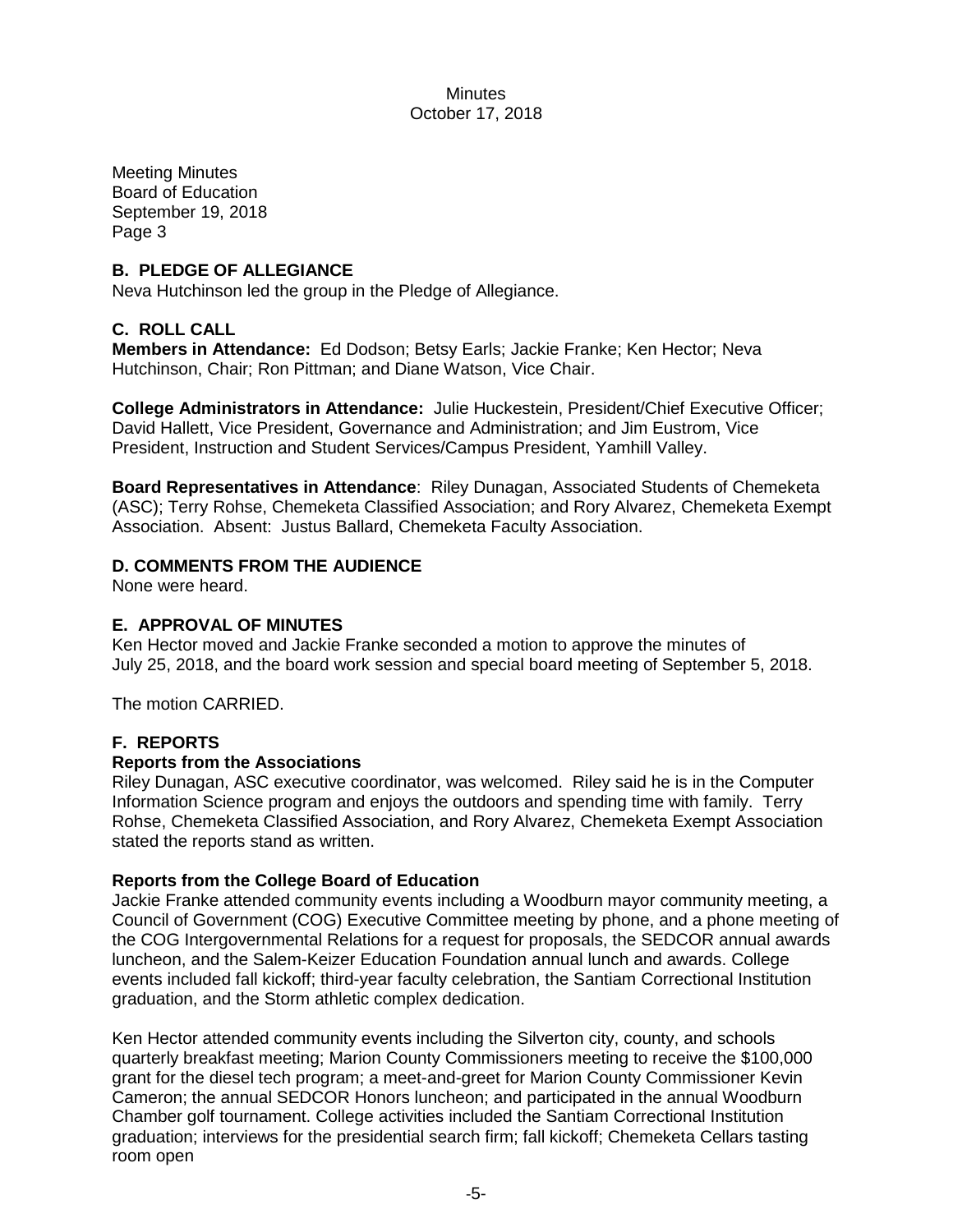Meeting Minutes Board of Education September 19, 2018 Page 4

house; the third-year faculty celebration; and the monthly Association of Community College Trustees (ACCT) Policy and Advocacy conference call.

Ron Pittman attended fall kickoff and the Storm athletic complex dedication.

Ed Dodson attended community events including the SEDCOR Awards luncheon; meetings with the Mid-Willamette Education Association (MWEC) Executive Council, Oregon Community College Association (OCCA) Executive Committee, and the Joint OCCA Executive Committee. College events Ed attended were the OSP and SCI graduations, fall kickoff, Presidential Search Committee meetings, grand opening of the tasting room, the employee art show, third-year faculty celebration, and the Storm athletic complex dedication.

Betsy Earls attended two West Salem Rotary and Dallas Rotary meetings.

Diane Watson attended community events including the Mexican Fiesta, a meeting with Cathy Clark, mayor of Keizer; and college events including the EMS graduation, fall kickoff, third-year faculty celebration, the Foundation Music in the Vineyard event, and the athletic complex dedication.

Neva Hutchinson attended college events including the bilingual teacher celebration, Presidential Search Committee meetings, the SCI graduation; fall kickoff; third-year faculty celebration; tasting room grand opening, employee art show, Music in the Vineyard event, and the athletic complex dedication. Community events included the check presentation from the Marion County Commissioners, Keizer Rotary educators' recognition luncheon, and the SEDCOR annual awards luncheon.

## **Reports from the Administration**

Jim Eustrom thanked Kristine Medyanik and the planning committee for coordinating the faculty retreat, which had 150 faculty attendees. In addition, Jim noted that Friday, October 5, is national Manufacturing Day. Eight high schools will bring students to the Salem Campus to tour the Applied Technology and Welding buildings and learn about Chemeketa's programs. In addition, GK Machining and Garmin will provide career information and will have opportunities for tours of their facilities.

#### **G. INFORMATION**

## **Risk Management/Insurance Report**

Tim Rogers introduced Kathleen Silva, Emergency and Risk Management manager, who introduced Mark McPike, risk management advisor, and Kathy Bowen, senior account executive, with USI Insurance Services. Kathy Bowen reviewed the client service team and the 2018 renewal highlights. Mark McPike shared an overview of the current property and casualty insurance program and the associated premium cost. Mark noted this was a great year for the college in terms of insurance because the PACE program has increased a number of levels of coverage at no additional cost. There was a significant reduction in the SAIF premiums this year and it was well earned. The reduction is based on the results of the college's risk management team. In addition, the college will receive \$65,000 in dividends from SAIF in December (last year received \$60,000).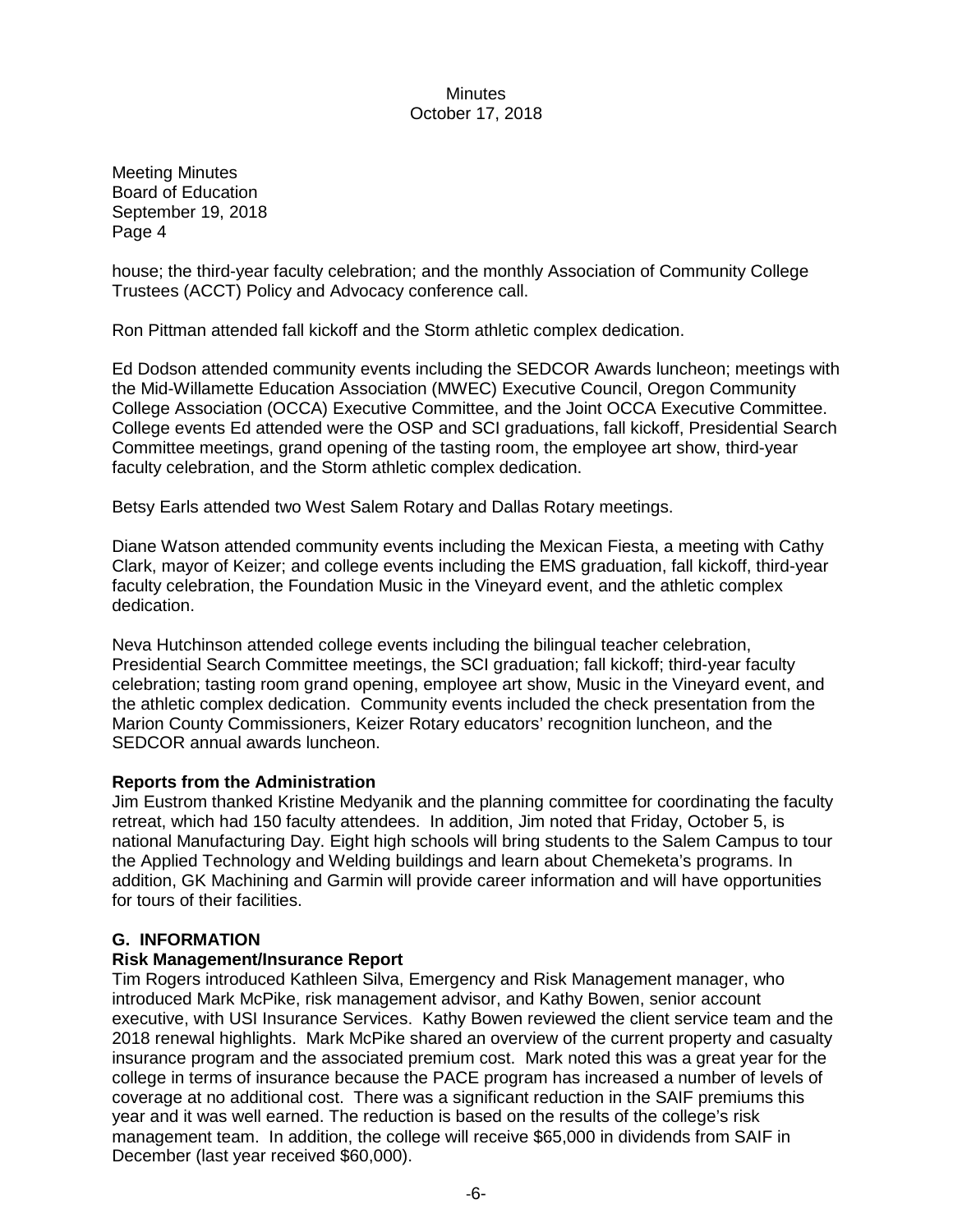Meeting Minutes Board of Education September 19, 2018 Page 5

Using a PowerPoint presentation, Mark reviewed the 2018 renewal highlights, the current insurance program, workers' compensation overview (with SAIF); PACE premium history totals over the last five years; premium history comparison in property, general liability and auto, excess liability, boiler and machinery, international package, and crime over the last four years. Mark summarized the bar graphs for property and casualty claims review total incurred; property and casualty claims review total count spanning the last five years; and the Workers' Compensation claims overview. Mark and Kathy fielded questions from board members throughout their presentation, and were thanked for the detailed information.

Referring to page 14, Ken Hector asked if there were any workers compensation claims that are still open in 2013. Kathleen Silva did not have that information with her, but she will research it and get back to the board.

## **College Policies #5135, Mandatory Student-Initiated Fee**

Manuel Guerra, executive dean of Student Development and Learning Resources, brought forward a new policy as a result of House Bill 2666 which gives a community college recognized student government body the authority to establish a process for, and allocation of, mandatory student-initiated fees. The proposed policy was reviewed and approved by the Student Success Advisory Council. Manuel introduced Joel Gisbert, the new civics engagement coordinator, who replaced Adam Holden. Students would work with Joel to bring a proposal forward to the president. If the president rejects the proposal, students may appeal to the board who will render the final decision; the board can request a referendum for a student vote. However, if the college president agrees with the new fee, it would still be brought to the board for final approval. The policy will be brought back in October for board approval.

#### **2018 Higher Education Coordinating Commission Summer Bridge**

Jim Eustrom introduced Mike Evans, dean of Student Retention and College Life, and Lilliana Landa-Villalba, coordinator of CAMP and TRiO Programs. Liliana helped to coordinate the summer bridge program. A PowerPoint was used to guide the presentation which covered objectives of the HECC grant in the amount of \$124,839; a recruitment target; the plans for the four week-long sessions at the Salem campus and one week-long session at YVC; and attendance (186 students at Salem and 26 at Yamhill, for a total of 212 students).

Liliana noted the three main goals were to learn about college resources, connect and build relationships with Chemeketa staff, and develop connections with their peers. Liliana shared the weekly schedule and workshops offered; and staff provided assistance with the enrollment processes (advising, registration, and placement exams) and follow-up services to get students prepared for fall term. There were a number of activities to build confidence and build relationships with staff and with other students, and to create a sense of belonging. Mike shared some student feedback based on a survey that was done at the end of each session. The survey focused on three main areas—1) more prepared to start classes in the fall (4.7); 2) met new staff who will be supportive (4.6); and 3) made new friends to connect with (4.0). Liliana reviewed the student data outcomes. Lastly, Mike will be working with Fauzi Naas to follow and track all the students who participated in the summer bridge to see the impact this program had. Mike and Liliana thanked the 95+ staff who were involved in this program. They all brought a positive and caring attitude and made the students feel, and be, a part of Chemeketa.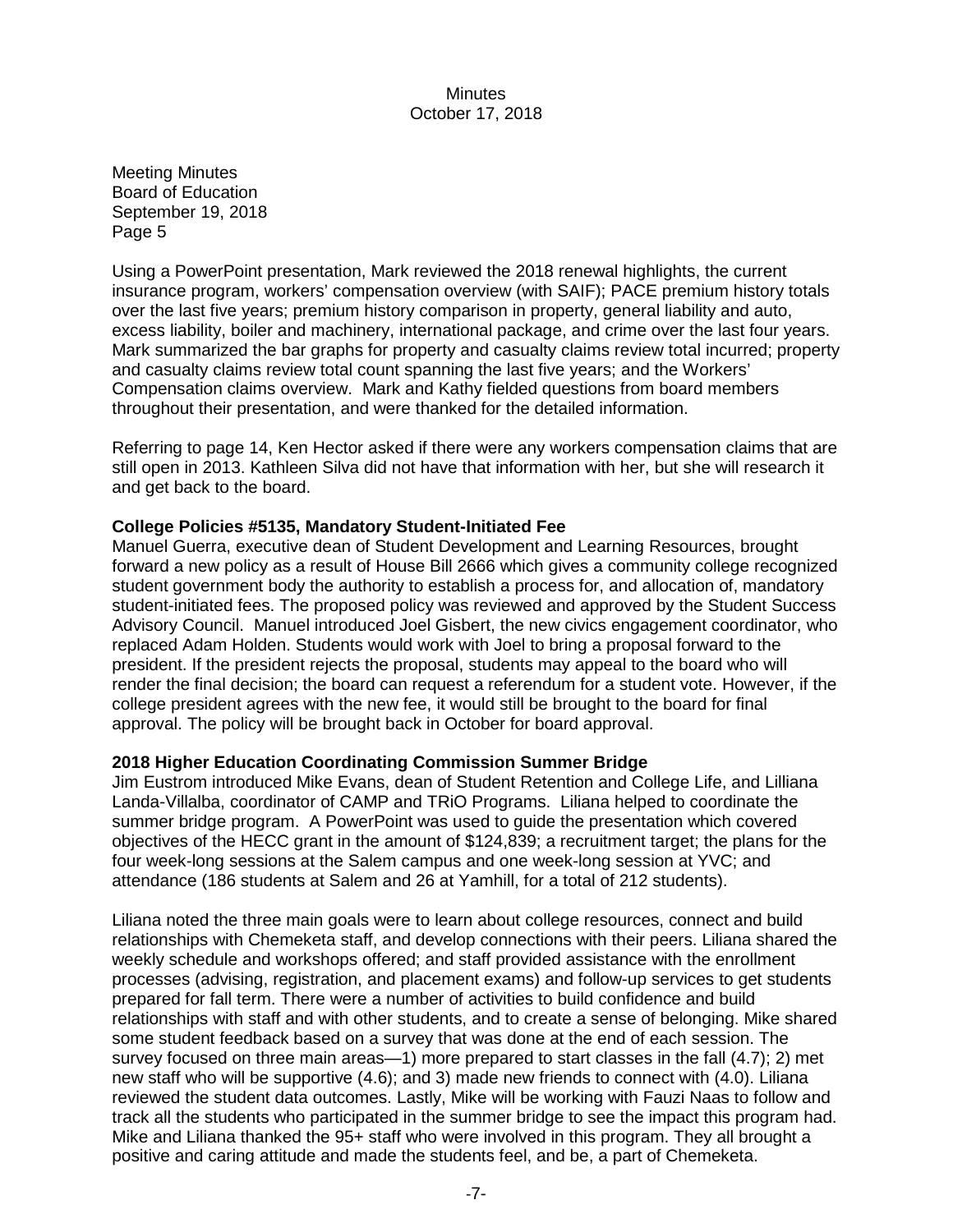Meeting Minutes Board of Education September 19, 2018 Page 6

The board commended Mike, Liliana and the 95+ staff. Jackie Franke asked if there were any plans for occasional get-togethers for this group. Mike said they have invited the group to movie night at Salem's Riverside Park as well as Movie Nights at Chemeketa. They will also be invited to Student Life events and activities throughout the year.

## **H. STANDARD REPORTS**

### **Personnel Report**

David Hallett said the report stands as written. David acknowledged Human Resources for their hard work in the staffing process for new hires, position changes, separations, etc.

## **Budget Status Report**

Rich McDonald reported in place of Miriam Scharer. Rich referred to the Statement of Resources and Expenditures which covers summer and part of fall term. He noted tuition and fees is about six percent higher than last year which is attributed to the tuition increase; enrollment is about the same as it was last year at this time. The State Appropriations is listed as two line items—Current, which is the sixth payment for the biennium (or first payment for the current year), and the Carryover from FY18 is the fifth payment from last year that is moved into this year to smooth out resources. The Fund balance shows zero for now until the audit in December.

In the Budget Status Report, the amount under Part-time Faculty salary shows encumbrances for summer term. The report reflects two months into the fiscal year and the college has expended 12.93 percent, which is three percent higher than last year. This is due to the timing of payments. The Status of Investments reflects no change in interest rates from last month. The last report is the Preliminary Progress Report for last fiscal year 2017–2018. A number of adjustments still need to be posted; the final amounts will be presented in the comprehensive audit financial report in December. Rich pointed out the preliminary ending fund balance of \$9,917,073. Ken Hector asked about the big percentage rate (333.43 percent) in Miscellaneous Revenue. Rich noted the variance was due to timber tax revenue.

#### **Purchasing Report**

An Invitation to Bid (ITB) went out for the Woodburn Tenant Improvement project. Rory Alvarez noted negotiations with tenants is still in process so tenants have not signed a lease yet. However, pending tenant lease negotiations, a recommendation will be brought back next month for board approval.

#### **Capital Projects Report**

Rory Alvarez, director of Facilities and Operations, said the report stands as written. Rory thanked everyone for attending the athletic field dedication today.

## **Chemeketa Cooperative Regional Library Service (CCRLS) Report**

John Goodyear, executive director of CCRLS, thanked Neva Hutchinson for donating four bins of books, which will be distributed to the smaller libraries. John reported an individual who lives in Keizer and is a regional sales representative for a major library vendor covering 18 states, has agreed to begin efforts to start a Keizer library. John and his wife, who was the director of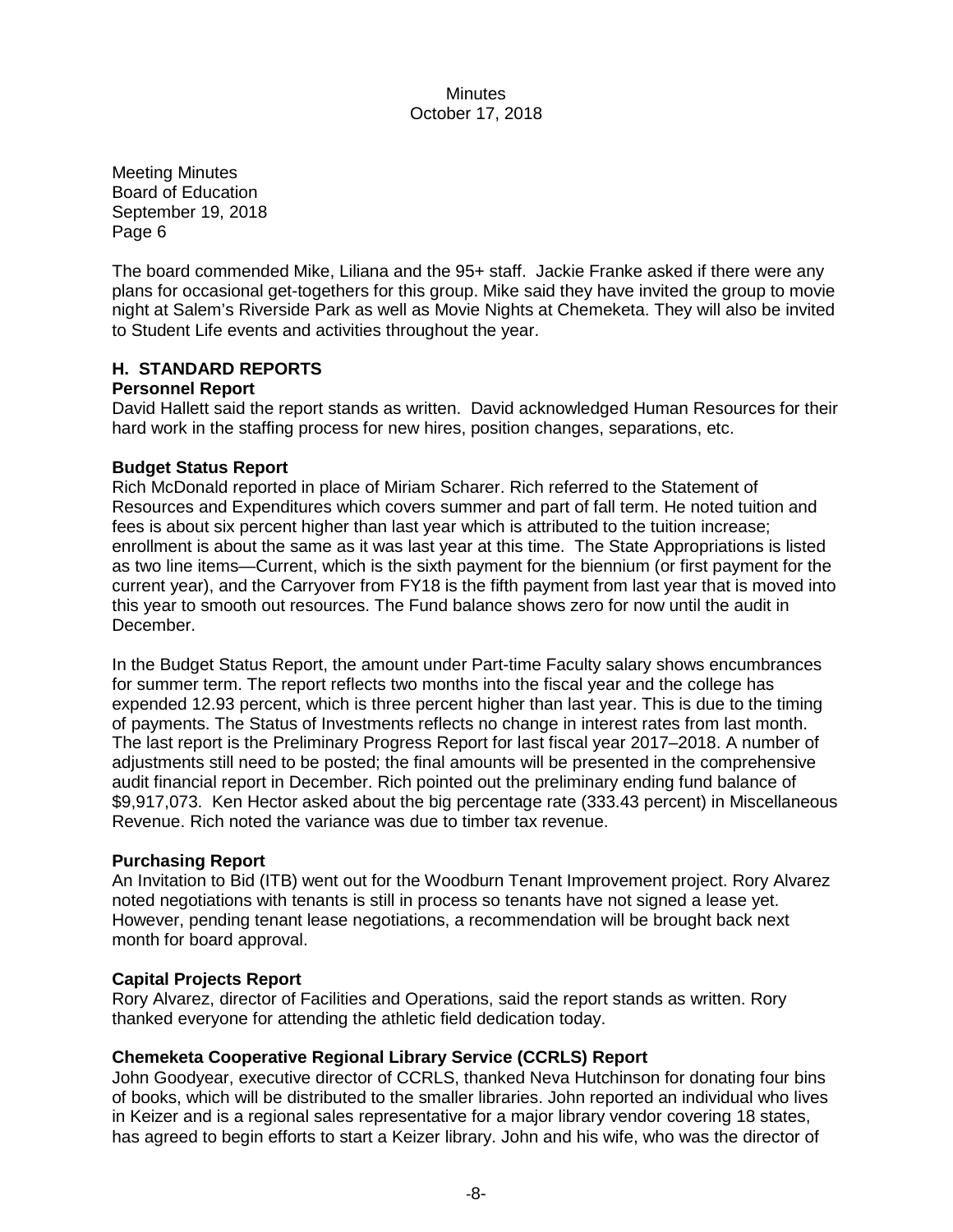Meeting Minutes Board of Education September 19, 2018 Page 7

the Salem library, will provide guidance and assistance. There are three initial steps: 1) Must meet the Oregon State Statute that defines a public library; 2) must meet the Oregon Library Association standards; and 3) must meet the CCRLS standards. John noted CCRLS has a committee working to define the CCRLS membership standards. However, one can be a public library without being a CCRLS library. John will keep the board informed.

### **Recognition Report**

Julie Huckestein acknowledged all the employees in the written report.

## **I. ACTION**

Action Item No. 4, Approval of Appointment of Presidential Search Advisory Committee, was pulled from the consent calendar.

Ken Hector moved and Jackie Franke seconded a motion to approve consent calendar items No. 1–3:

- 1. Approval of College Policies #1720, Equal Opportunity/Affirmative Action Policy; #1745, Campus Sexual Violence Elimination Act (SaVE); and #7050, College Visitors [18-19-106]
- 2. Approval of Women's Athletics Cross Country [18-19-107]
- 3. Approval of Women's Athletics Long Distance Track [18-19-108]

The motion CARRIED.

Alice Sprague referred to the green sheet in the board folder. Exec Team has considered and put forth 16 names made up of three faculty, three classified, three exempt, two students, two community, and three board members.

Ron Pittman moved and Jackie Franke seconded a motion to approve the appointment of the Presidential Search Advisory Committee [18-19-109].

The motion CARRIED.

## **J. APPENDICES**

College mission, vision, core themes, and values; campus and district maps.

## **K. FUTURE AGENDA ITEMS**

None were heard.

## **L. BOARD OPERATIONS**

None were heard.